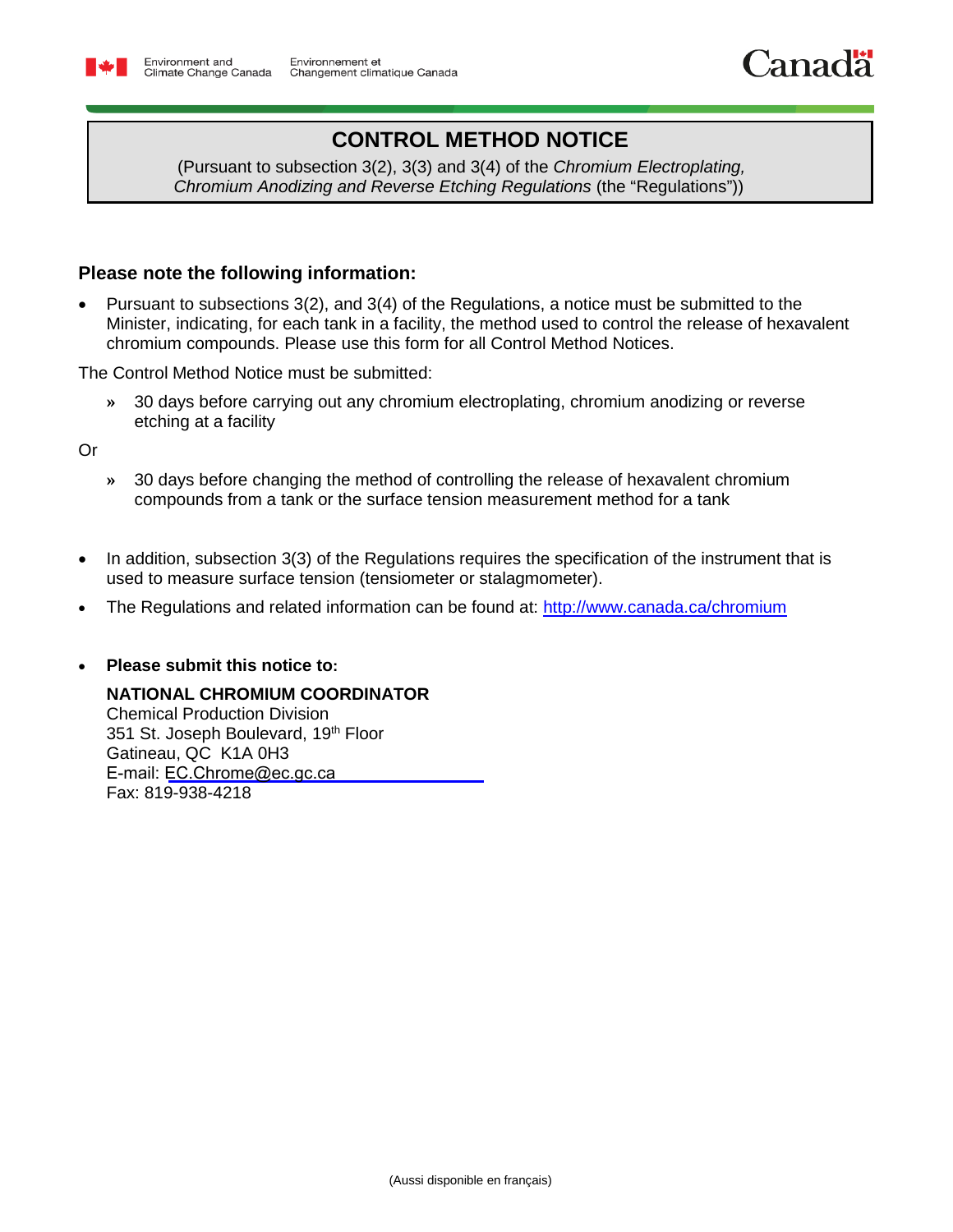| <b>CONTROL METHOD NOTICE</b>                                                                                                                                                          |  |  |  |  |  |
|---------------------------------------------------------------------------------------------------------------------------------------------------------------------------------------|--|--|--|--|--|
| (Pursuant to subsections 3(2), 3(3) and 3(4) of the Chromium Electroplating,<br>Chromium Anodizing and Reverse Etching Regulations (the "Regulations"))                               |  |  |  |  |  |
| ALL SECTIONS OF THIS FORM MUST BE COMPLETED                                                                                                                                           |  |  |  |  |  |
| <b>Name of Facility:</b>                                                                                                                                                              |  |  |  |  |  |
|                                                                                                                                                                                       |  |  |  |  |  |
| <b>Name of Owner/Operator:</b>                                                                                                                                                        |  |  |  |  |  |
|                                                                                                                                                                                       |  |  |  |  |  |
| Telephone (including area code):<br>Fax (including area code):                                                                                                                        |  |  |  |  |  |
|                                                                                                                                                                                       |  |  |  |  |  |
| E-mail address:                                                                                                                                                                       |  |  |  |  |  |
| <b>Civic Address of Facility:</b>                                                                                                                                                     |  |  |  |  |  |
| Number and Street:                                                                                                                                                                    |  |  |  |  |  |
| Postal Code:<br>Province/Territory:<br><u>City:</u>                                                                                                                                   |  |  |  |  |  |
|                                                                                                                                                                                       |  |  |  |  |  |
|                                                                                                                                                                                       |  |  |  |  |  |
| <b>Postal Address of Facility:</b> Same as Civic Address $\Box$                                                                                                                       |  |  |  |  |  |
| PO Box: I                                                                                                                                                                             |  |  |  |  |  |
| Postal Code:<br>City:<br>Province/Territory:                                                                                                                                          |  |  |  |  |  |
| Name of Parent Company: Not Applicable □                                                                                                                                              |  |  |  |  |  |
|                                                                                                                                                                                       |  |  |  |  |  |
| <b>Civic Address of Parent Company:</b>                                                                                                                                               |  |  |  |  |  |
| <b>Number and Street:</b>                                                                                                                                                             |  |  |  |  |  |
| Postal Code:<br>Province/Territory:<br>City:                                                                                                                                          |  |  |  |  |  |
|                                                                                                                                                                                       |  |  |  |  |  |
| Telephone (including area code):<br>Fax (including area code):                                                                                                                        |  |  |  |  |  |
|                                                                                                                                                                                       |  |  |  |  |  |
| <b>Request for Confidentiality</b>                                                                                                                                                    |  |  |  |  |  |
| Pursuant to section 313 of the Canadian Environmental Protection Act, 1999, I request that the following<br>parts of the information that I am submitting be treated as confidential. |  |  |  |  |  |
| (Specify the parts [e.g. sections, tables] of the information that you request be treated as confidential and<br>include the reason for your request.)                                |  |  |  |  |  |
| I do not request that the information I am submitting be treated as confidential, and I consent to its being<br>released without restriction.                                         |  |  |  |  |  |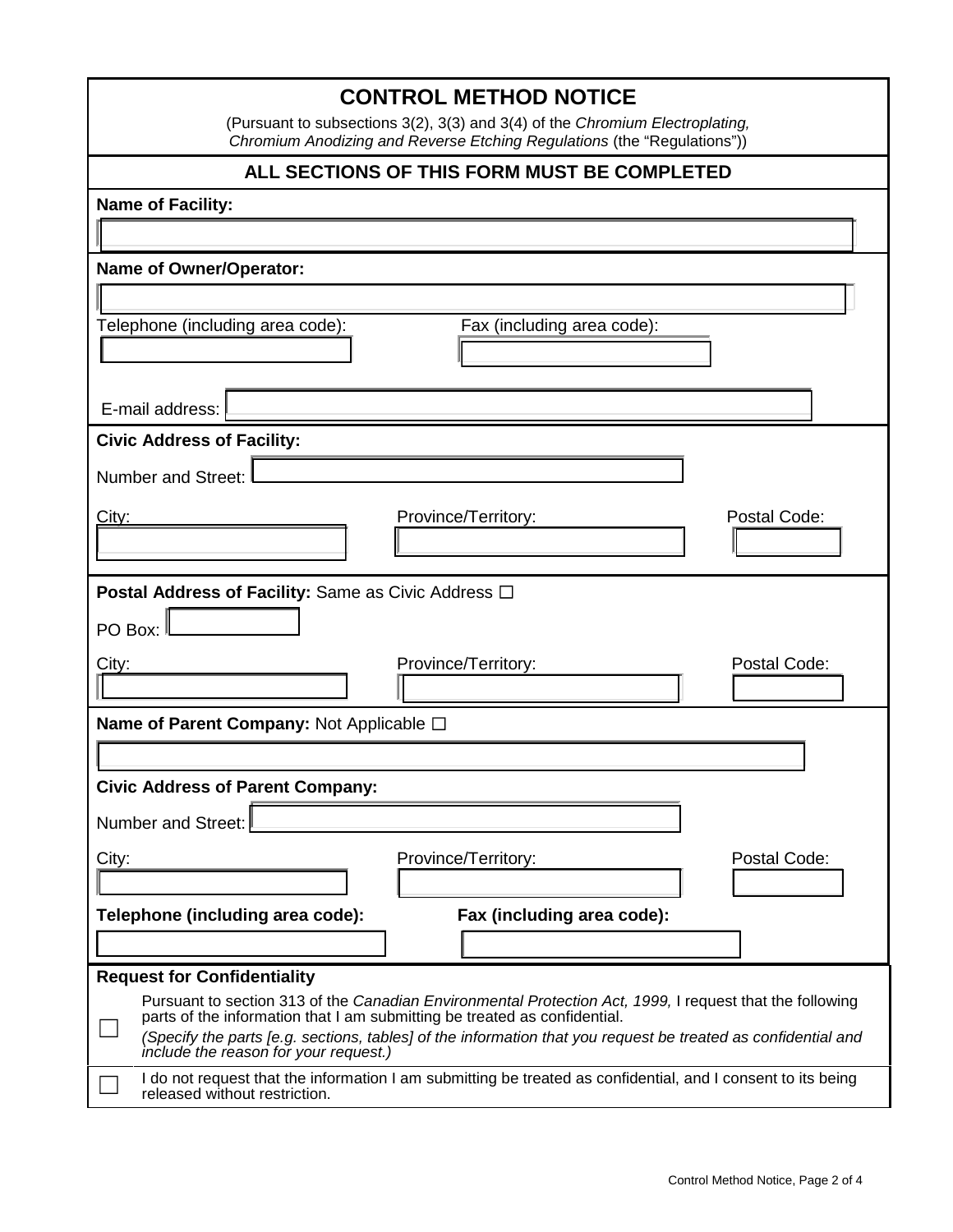<span id="page-2-0"></span>

| <b>Control Method Selected</b>                                                                   |                                                                   |                                                 |                                |                              |                       |  |
|--------------------------------------------------------------------------------------------------|-------------------------------------------------------------------|-------------------------------------------------|--------------------------------|------------------------------|-----------------------|--|
| For each tank, select if it is a point source control or surface tension control or a tank cover |                                                                   |                                                 |                                |                              |                       |  |
| <b>Tank ID</b><br>(All tanks subject to<br>the Regulations)                                      | <b>Tank description</b>                                           | <b>Point</b><br><b>Source</b><br><b>Control</b> | <b>Surface Tension Control</b> |                              | <b>Tank</b><br>Cover* |  |
|                                                                                                  | $\Box$ New tank<br><b>Existing tank</b><br>Non-operational        |                                                 |                                | Tensiometer<br>Stalagmometer |                       |  |
|                                                                                                  | $\Box$ New tank<br><b>Existing tank</b><br>Non-operational        |                                                 |                                | Tensiometer<br>Stalagmometer |                       |  |
|                                                                                                  | $\Box$ New tank<br><b>Existing tank</b><br>Non-operational        |                                                 |                                | Tensiometer<br>Stalagmometer |                       |  |
|                                                                                                  | New tank<br><b>Existing tank</b><br>Non-operational               |                                                 |                                | Tensiometer<br>Stalagmometer |                       |  |
|                                                                                                  | New tank<br><b>Existing tank</b><br>Non-operational               |                                                 |                                | Tensiometer<br>Stalagmometer |                       |  |
|                                                                                                  | $\Box$ New tank<br><b>Existing tank</b><br>Non-operational        |                                                 |                                | Tensiometer<br>Stalagmometer |                       |  |
|                                                                                                  | $\Box$ New tank<br><b>Existing tank</b><br>$\Box$ Non-operational |                                                 |                                | Tensiometer<br>Stalagmometer |                       |  |
|                                                                                                  | New tank<br><b>Existing tank</b><br>Non-operational               |                                                 |                                | Tensiometer<br>Stalagmometer |                       |  |
|                                                                                                  | $\Box$ New tank<br><b>Existing tank</b><br>Non-operational        |                                                 |                                | Tensiometer<br>Stalagmometer |                       |  |
| Is this Control Method Notice for a new facility?                                                |                                                                   |                                                 |                                |                              |                       |  |
| No<br>Yes                                                                                        |                                                                   |                                                 |                                |                              |                       |  |
| If yes, indicate the anticipated start date of the regulated operations (Y-M-D):                 |                                                                   |                                                 |                                |                              |                       |  |